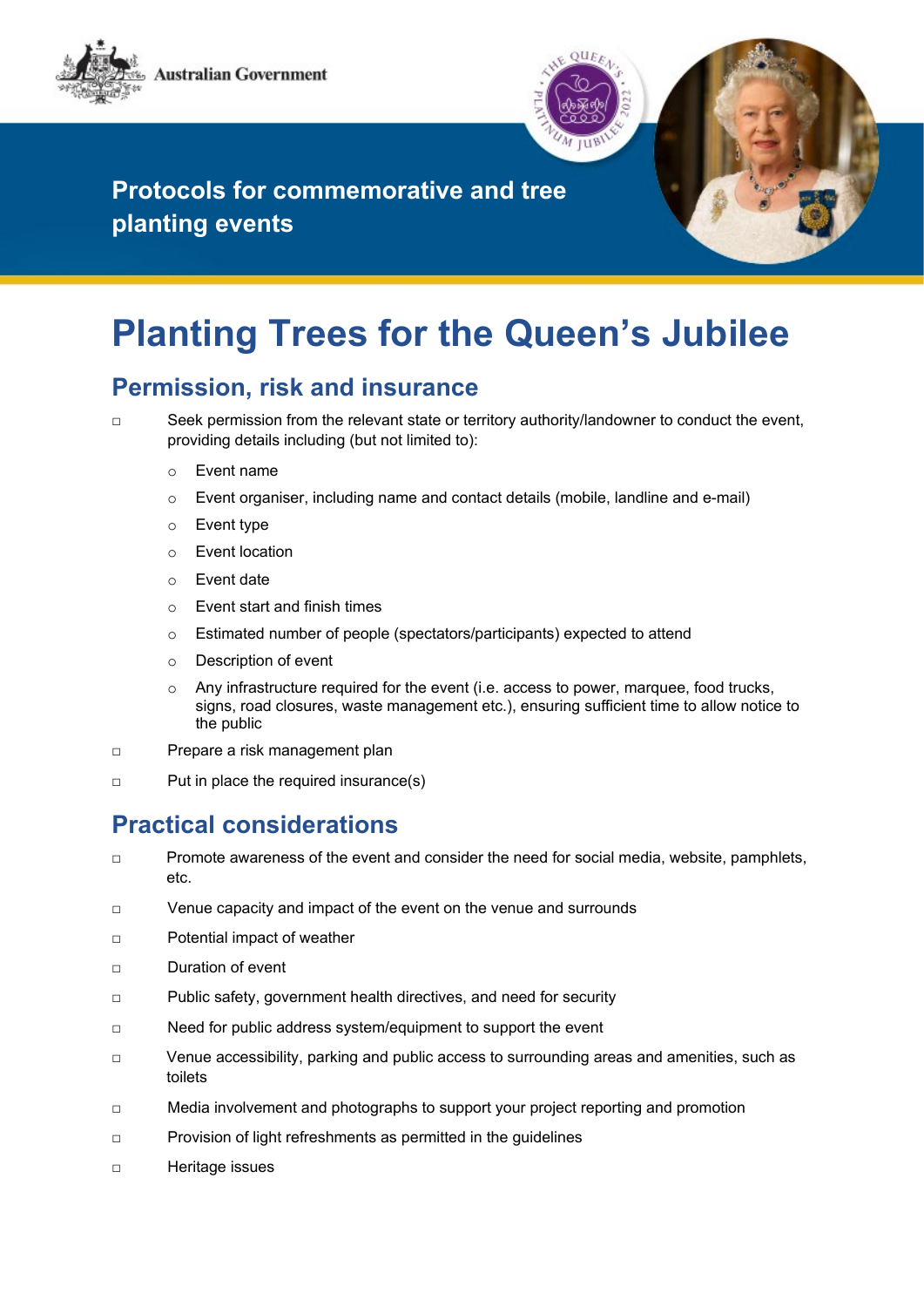



## **Protocols for commemorative and tree planting events**

## **Practical considerations (continued)**

- □ Type of trees (i.e. regionally-appropriate tree species, Australian native species or non-native species, with a potential height of at least 2 metres when mature)
- □ Tree establishment and maintenance needs for at least 12 months after planting
- □ How and where you will install the durable signage/plaque(s)
- □ The signage/plaque(s) meet the wording and format requirements in the program Funding Recognition Guidelines [\(business.gov.au/ptqj\)](https://business.gov.au/ptqj)
- □ The use of vehicles, machinery and equipment

#### **Pre-event notification**

- □ Notify the Australian Government of your planned formal commemorative and major tree planting events in advance using the template provided in the program Funding Recognition Guidelines
- □ Invite your local federal member of parliament (MP)
- □ Where requested cooperate with, and facilitate, inclusion of the Minister, your local MP, the department, and/or other dignitaries or representatives in your commemorative event (or an alternate event)

#### **Event proceedings**

- □ Adhere to the program Funding Recognition Guidelines [\(business.gov.au/ptqj\)](https://business.gov.au/ptqj), including
	- $\circ$  Acknowledging the Australian Government funding in materials, publications, websites, social media and signage/plaque(s)
	- o Ensuring the signage/plaque(s) meet the wording and format requirements
- □ Ensure the commemorative event(s) have a degree of formality fitting for an event associated with recognising Her Majesty. The Queen
- □ Refer to The Queen as 'Her Majesty, The Queen' for the first usage, and thereafter as 'The Queen'
- □ The titles 'Platinum Jubilee' and 'Jubilee' can be used for community events and projects to mark Her Majesty's Platinum Jubilee – permission does not need to be sought for their use
- □ Other Royal names and titles for Her Majesty's Platinum Jubilee, such as 'Queen Elizabeth II Platinum Jubilee', 'Queen Elizabeth Platinum Jubilee' and 'The Queen's Platinum Jubilee', require an application to use - see [https://www.gov.uk/government/publications/platinum](https://www.gov.uk/government/publications/platinum-jubilee-royal-names-guidance/platinum-jubilee-names-guidance)[jubilee-royal-names-guidance/platinum-jubilee-names-guidance](https://www.gov.uk/government/publications/platinum-jubilee-royal-names-guidance/platinum-jubilee-names-guidance) for details
- □ Consider delivering [a Welcome to Country or Acknowledgement of Country](https://www.indigenous.gov.au/contact-us/welcome_acknowledgement-country)